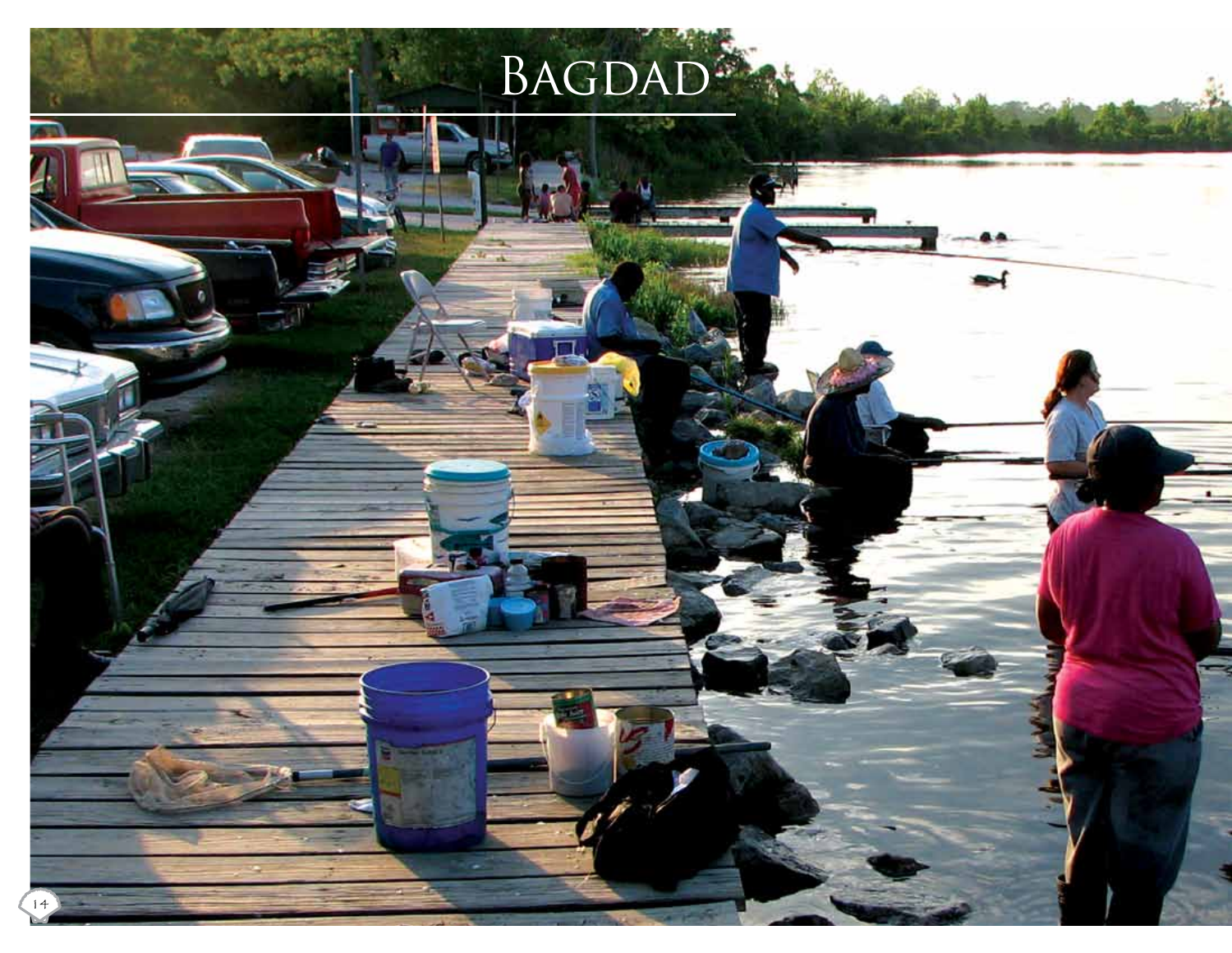

### **BAGDAD**

## **Community Snapshot**

**VISION:** "A beautiful and safe community closely connected to the water, the Village of Bagdad is a residential community committed to maintaining and enhancing its unique historic character and natural resources. Recreation and cultural opportunities abound, and small businesses complement the natural and historic character of the area. Bagdad residents enjoy a quality of life that fosters pride, welcomes visitors, and encourages families to remain for generations. "

#### **DESIGNATION:** 2005

**APPLICANTS:** Blackwater River Foundation and Santa Rosa County

**STATUS:** Active; committee and sub-committees meet regularly; Partnership formed a separate non-profit corporation in 2007 to work solely on waterfront issues.

**KEY ACCOMPLISHMENTS:** Update to Land Development Code clarifying Historic Zoning District development regulations, creation of design guidelines and conservation overlay; Mill Site Park Master Planning; Community Lighting Program; Vegetation survey of Bagdad's waterfront; Creation of the Bagdad Front Porch Art Stroll; Adoption and Development of the Ollinger & Bruce Shipyard Trail Pocket Park; Bagdad Community Award Program for Beautification and Historic Preservation; Communitywide Cleanups; Development of Intensive Outreach Program to Enhance Public Participation.

**CURRENT CHALLENGES:** Need for additional volunteers; seeking funding to complete projects in vision plan.

**FUTURE ENDEAVORS:** Waterfront District Master Plan; construction of Bagdad Heritage Trail; streetscaping.

#### **FLORIDA ASSESSMENT OF COASTAL TRENDS DATA:**

| <b>Number of Active Volunteers:</b> | 25             |
|-------------------------------------|----------------|
| <b>Volunteer Hours Contributed:</b> | 20,735         |
| <b>Public Dollars Contributed:</b>  | \$5.2 million  |
| <b>Private Dollars Contributed:</b> | $$2.5$ million |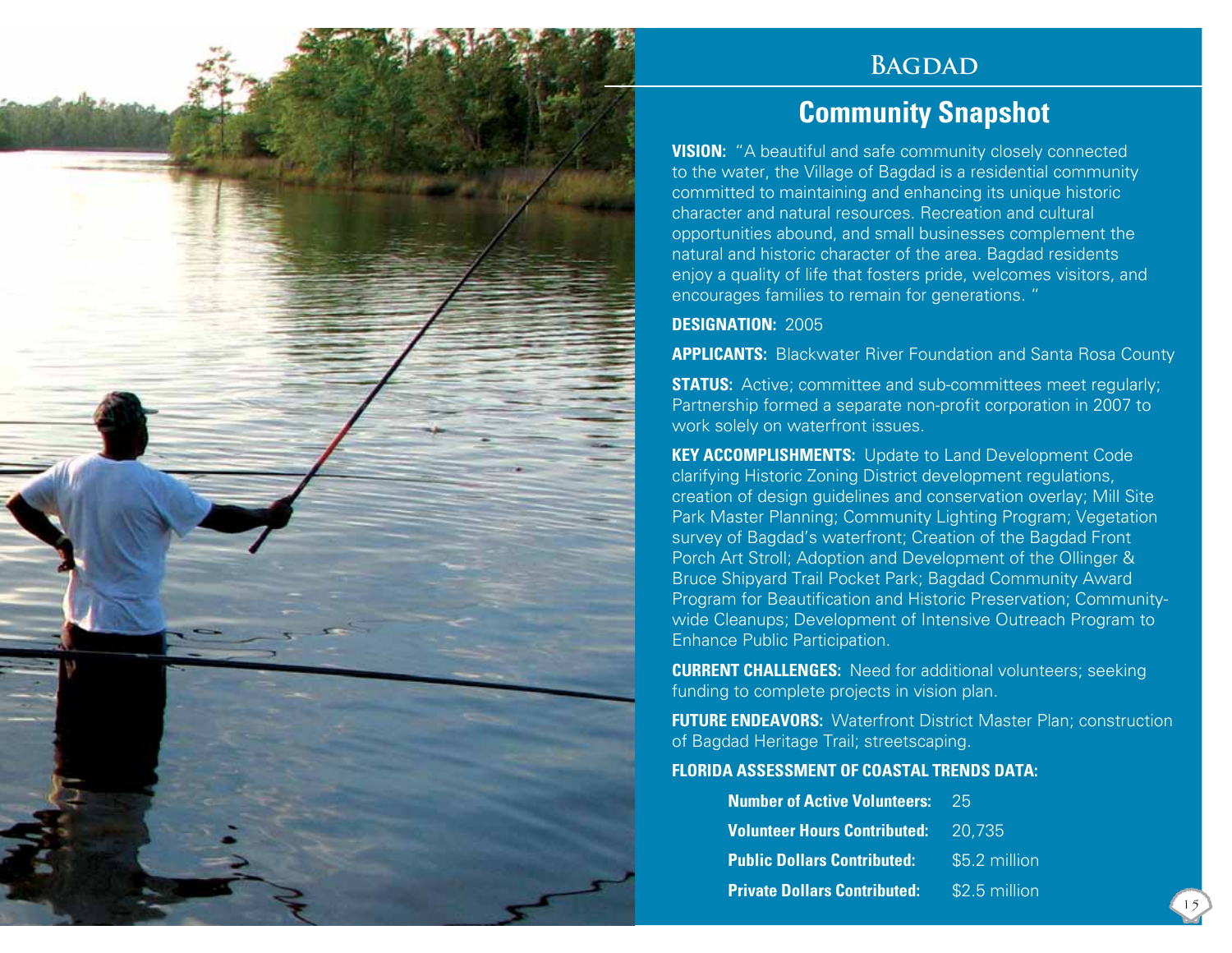## **BAGDAD**



The Village of Bagdad lays claim to a rich waterfront history told in many chapters, each reliant on access to natural resources and the waterfront. The community grew up as a mill town, dependent on freshwater from Pond Creek for power and the Blackwater River's link to the Gulf of Mexico for shipping.

Lumber mills and shipyards appeared in this Florida Panhandle settlement by 1760, creating an infrastructure for factories and freight handling operations that sustained residents for more than 150 years. The waterways were the lifeblood for all industrial activity – from powering steam engines to transporting goods throughout the world.

After years of decline, the 1970s saw a revival on the Bagdad waterfront when a concrete plant set up shop to make pre-stressed concrete products at the old lumber mill site located at the confluence of Pond Creek and Blackwater River. During the 1990s asphalt producers used the site for production but departed after a series of problems and legal action linked to alleged pollution and destruction of natural resources. The owners, as part of a global settlement with the state, eventually donated the 20-acre waterfront tract to the State of Florida for use as a park, now known as the Mill Site Park.

The once industrialized waterfront stands vacant today. What buildings remain have been damaged by hurricanes and vandals, and plans to turn the site into a community park were delayed by Hurricanes Ivan and Dennis. The site is littered with debris and barricaded by chain link fencing, gates, and locks. The Partnership and Santa Rosa County developed a master plan which will guide the eventual development of the park.

The present-day village is a mix of one and two story houses, mostly frame; some historic, all clustered under a heavy canopy of live oaks draped with Spanish Moss. People fish and put in boats at Oyster Shell Pile Boat Landing.

> Churches, an elementary school, and the Bagdad Volunteer Fire Department bespeak community life. Many of the people have been here for generations. Residents old and new like the character of the community — the feel of a small, off-thebeaten-path village with the absence of big box stores, and where people know one another by name.



16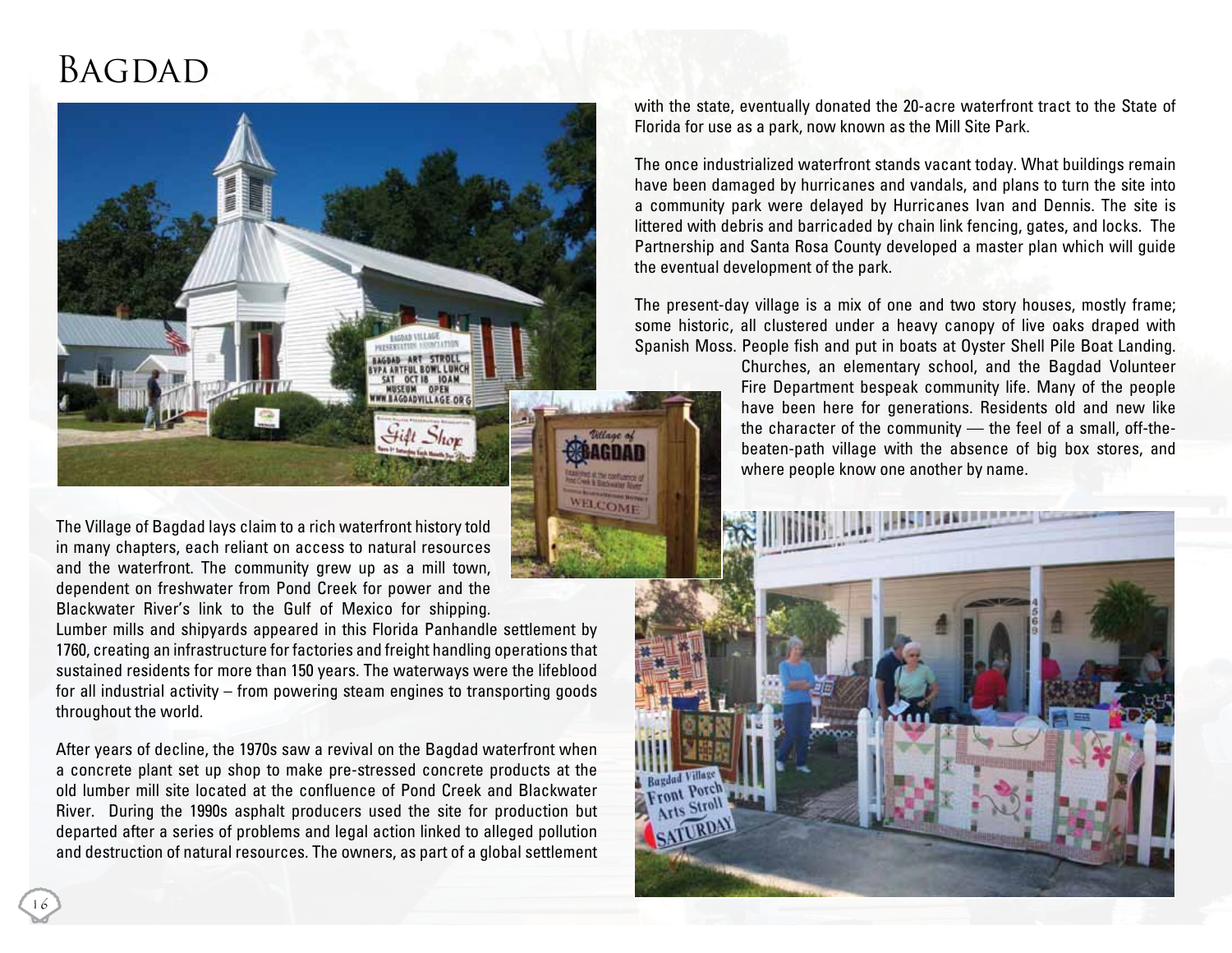The lack of a modern, local economic base is an issue in Bagdad, which serves as a bedroom community for nearby Milton and Pensacola. While no one foresees revitalization of the industries that created the village, locals hope to take a "non-consumptive" approach to draw attention to the area's abundant natural resources through its heritage and ecotourism, perhaps drawing in small shops, a seafood restaurant, and a bed and breakfast to complement the few existing businesses.

#### History of the Waterfronts Florida Partnership

Bagdad needed a way to envision and set a path toward a positive future of the village. Yet, when community projects were discussed, they were met with skepticism and often viewed as items on someone's private agenda or haphazard attempts to control community process.

Enter the Waterfronts Florida Partnership Program, which recognizes visioning as the catalyst for change within a community. A local non-profit organization — the Blackwater River Foundation — partnered with the Santa Rosa County government to seek the designation in 2005, with the hope of developing a community-based vision to revitalize the waterfront area and protect the existing Bagdad National Register Historic District.





The Partnership established a steering committee of 20 and hired a program manager to oversee and manage the day-to-day business. With an eye to the past, the group worked to involve the community. They established a separate, ad hoc "visioning committee" to guide development of the plan and to solicit broad-based public participation. The committee staged a series of small group sessions as orientation to maximize involvement, define the process and build trust.

The Partnership and its predecessor, the Blackwater River Foundation, began to establish working relationships throughout the broader Santa Rosa County community soon after designation. Invitations went out to civic organizations, churches, the fire department, and the elementary school within the program area. Members of the Partnership met with Santa Rosa County officials and made presentations to the County Commission and the City Commission in nearby Milton. The committee mailed invitations to property owners, posted notices in public areas, published articles in community newspapers, and sent volunteers house-to-house to spread the word about the upcoming visioning. The Partnership extended office hours, inviting those who could not attend meetings at scheduled times to drop by when convenient.

The hard work paid off. At its first meeting, the Partnership welcomed dozens of village residents and community groups, as well as numerous representatives from Santa Rosa County, the City of Milton, state agencies, Main Street Milton, the West Florida Regional Planning Council, and The Nature Conservancy.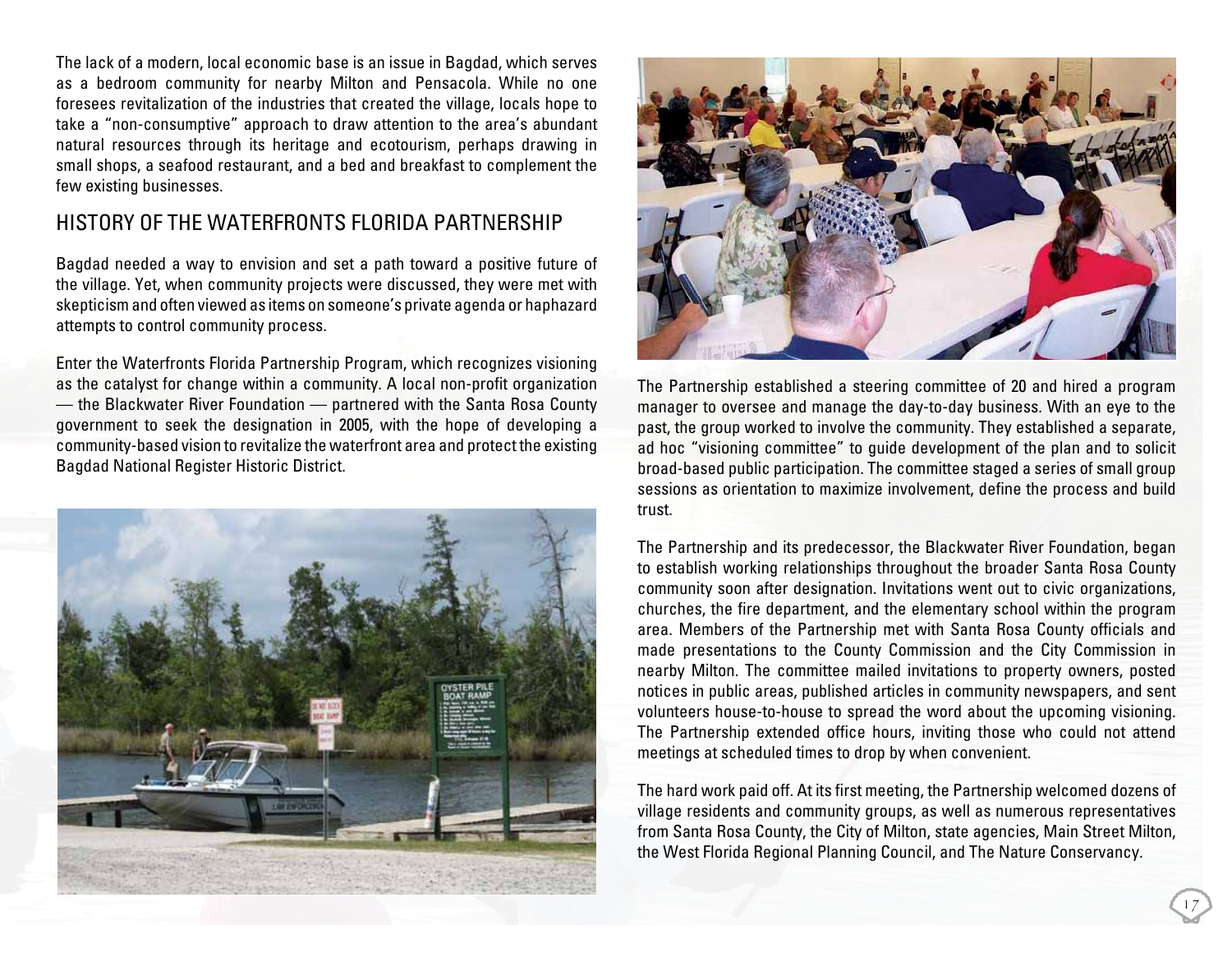Nearly 200 people took part in the visioning process. They expressed concerns that focused on guidelines for the historic district, environmental protection for the previously industrialized waterfront, opening now-closed waterfront public lands, and recovery after hurricanes. The Mill Site Park was identified as the focal point for a hoped-for ecotourism waterfront economy, in part because of its proximity to thousands of acres of public lands and waterways. The committee staged a separate visioning workshop for the Bagdad Mill Site Park to accommodate specific interest in the area. The creation of a cohesive, all-inclusive community vision plan is credited with defusing criticism and developing support for new project ideas.

The Waterfronts Partnership worked closely with various Santa Rosa County agencies to accomplish the following actions:

- Develop the Bagdad Conservation Overlay District, creating architectural guidelines for the historic district that includes zoning standards tailored to various parts of the Village to underscore the community's distinctive elements.
- Work with the Santa Rosa Sheriff's Office to explore options available to curb crime in Bagdad by creating a lighting and signage program that is credited with a decrease in Village crime.
- Held pre-visioning meetings to develop traffic calming options that deters speeding through the Village.

In 2007, the Partnership adopted a one-acre riverfront parcel from the Northwest Florida Water Management District adjacent to the Oyster Shell Pile Boat Landing to develop a passive-use pocket park. Volunteers, in partnership with Santa Rosa County, cleared the land and built a picnic pavilion in 2008. Native trees have been planted and a split rail fence set up to define the park beside the Blackwater River, which is designated as one of Florida's Outstanding Waters.

The people of Bagdad are determined to maintain the residential atmosphere of the Village while encouraging development of a small base of commercial activities related to ecotourism. The Partnership intends to develop a master plan for the Bagdad Mill Site Park and the surrounding waterfront area to identify commercial activity compatible with waterfront recreation and the Village's quality of life. The Partnership with local government paid off in other ways. In addition to providing administrative and professional services for the Waterfronts Committee, the County waived permitting fees and provided labor for projects that included relocation and installation of signs, construction of a picnic pavilion, and roadway improvements.

*The people of Bagdad are determined to maintain the residential atmosphere of the Village while encouraging development of a small base of commercial activities related to ecotourism.*